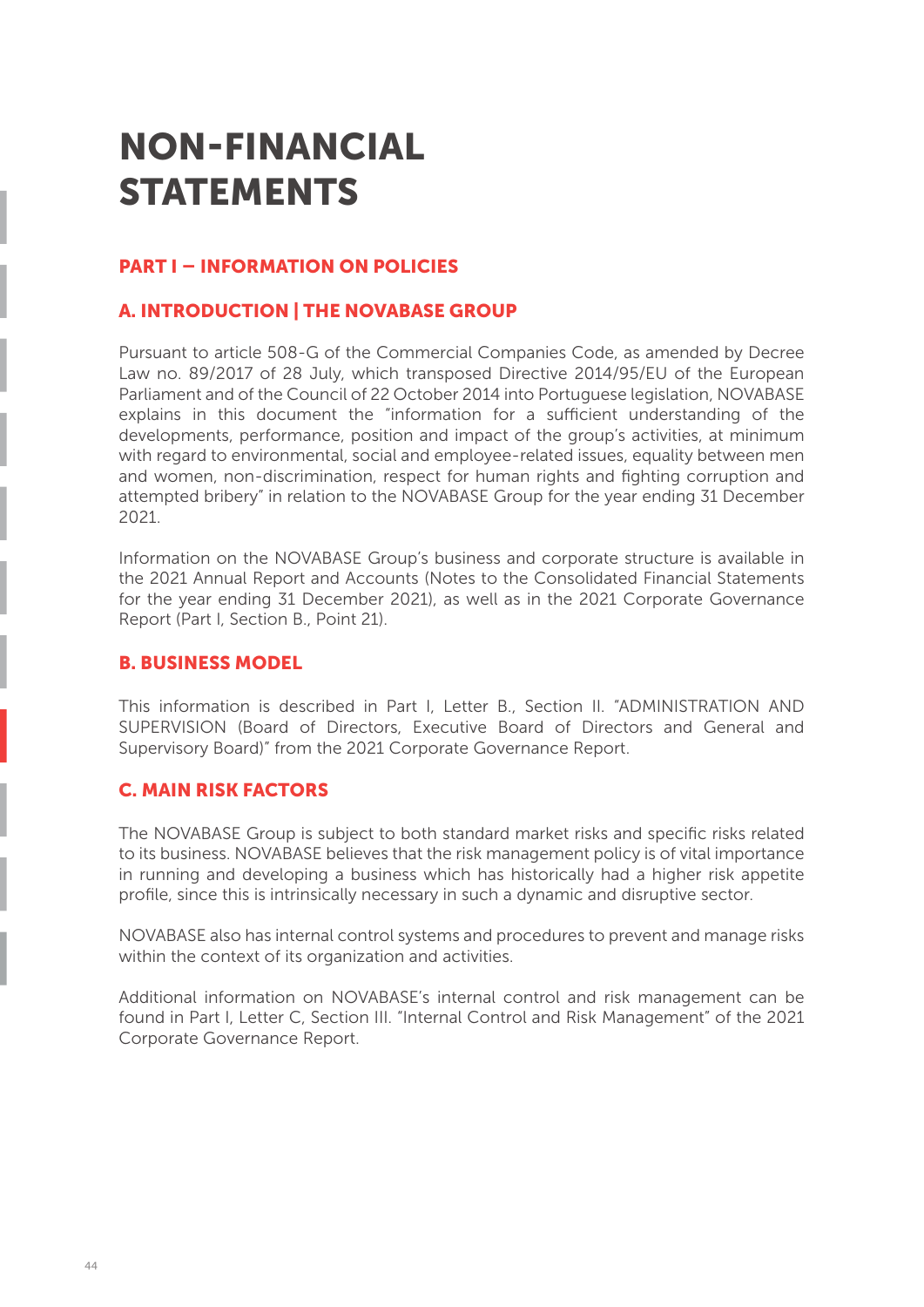# **D. POLICIES IMPLEMENTED**

# **i. Environment**

NOVABASE has implemented an Environmental Management System (ISO 14001) as part of its Integrated Management System (Quality, Environment, Occupational Health and Safety). The Integrated Management System is governed by a policy which has been incorporated into NOVABASE's vision and values and aligned with the needs of stakeholders. Internal and external audits are done annually, the latter by certifying entities. As in 2020, no non-conformities were found in 2021.

NOVABASE has a policy which identifies environmental and safety requirements to be met for the acquisition/provision of goods and services.

NOVABASE monitors a number of indicators: consumption of electricity, thermal energy, water, diesel and gas; recycling of plastic, cardboard, paper and glass; and the emission of greenhouse gases.

In view of the remote work and/or working from home imposed by rules to fight the Covid-19 pandemic, the following indicators were of note in 2021:



# **ELECTRICITY CONSUMPTION MW/H**

Measures implemented: Centralized Management System to control operating times, replacement of all fluorescent lighting with LED lighting.

# THERMAL ENERGY CONSUMPTION IN MW



Measures implemented: Centralized Management System to control operating times of the climate control system.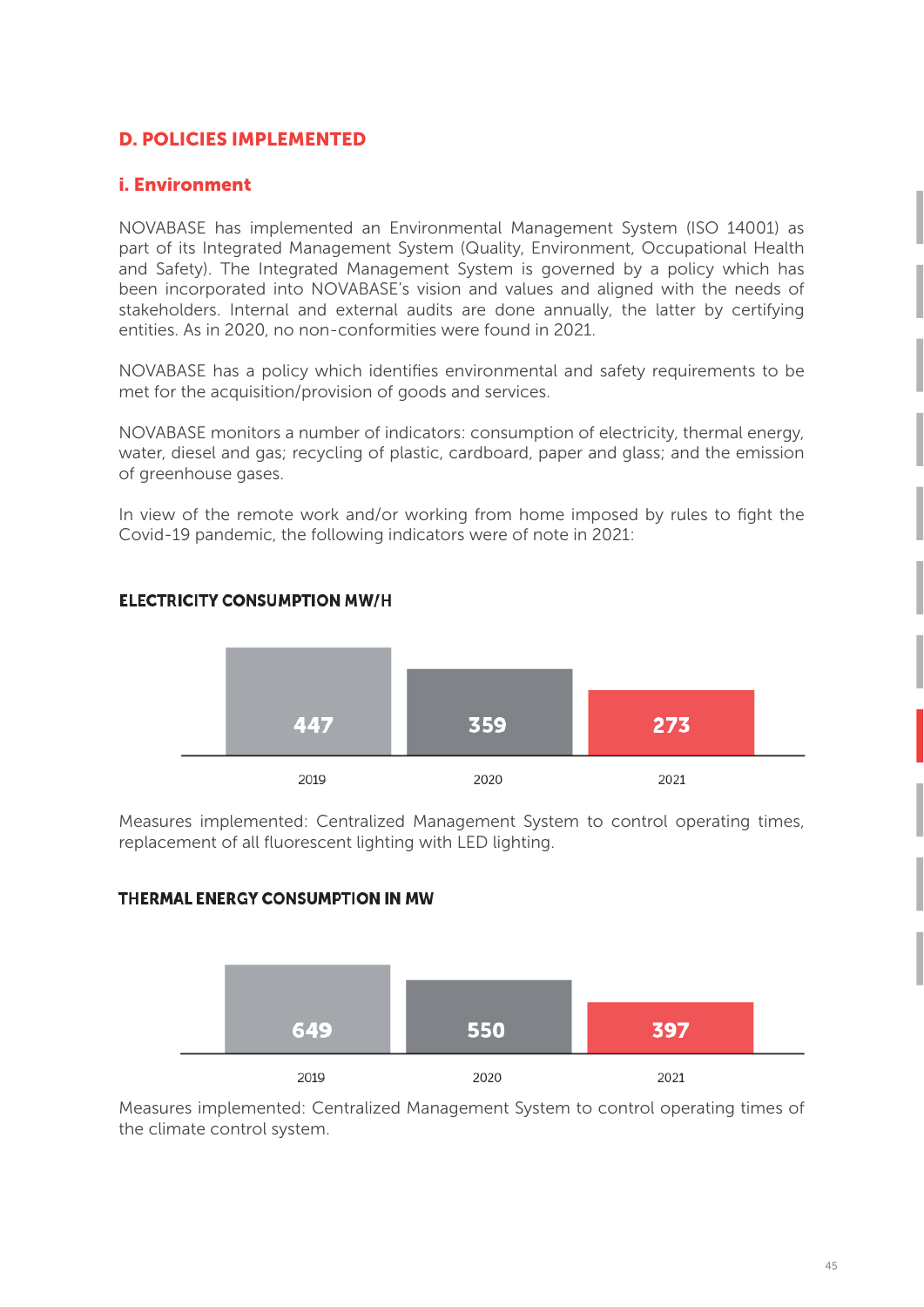#### **WATER CONSUMPTION M3**



Measures implemented: decreased water flow and installation of regulating valves in faucets.

#### **TOTAL PAPER CONSUMPTION IN KG**



Measures implemented: Awareness on decreasing the use of paper.

#### **PLASTIC PRODUCTION IN KG**



Measures implemented: Replacement of disposable plastic with reusable materials (glass).

The recycling rate went down significantly, while the volume of waste was also reduced.



### **RECYCLING RATE**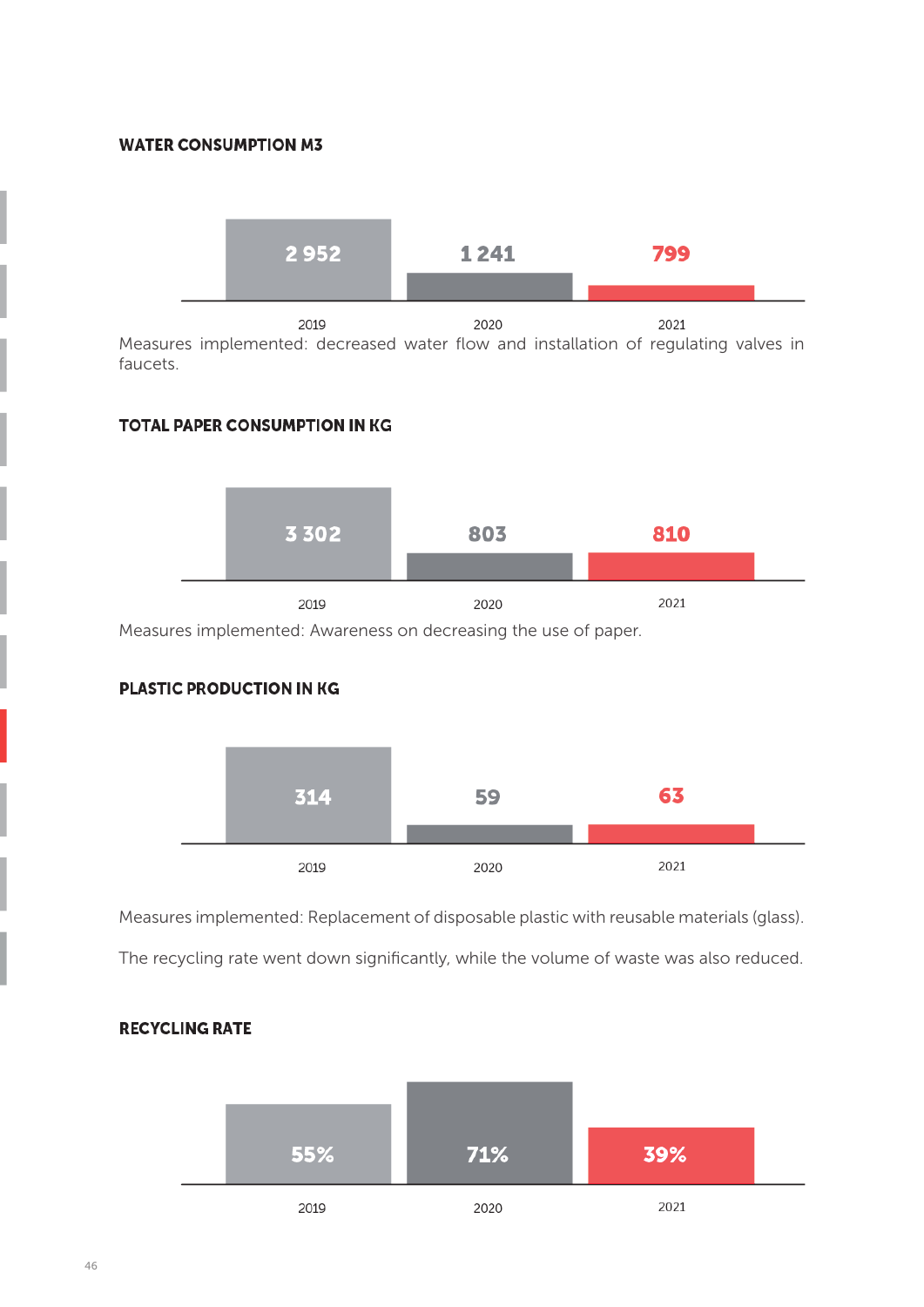#### **AMOUNT OF WASTE IN KG**



With regard to emissions:

# **EMISSIONS T/CO2 FLEET**



NOVABASE's fleet has environmentally-friendly vehicles, as shown in the following table:

| <b>VEHICLE TYPE</b> | 2019 | 2020 | 2021 |
|---------------------|------|------|------|
| Hybrid              |      |      |      |
| Hybrid Plug In      | 19   | 21   | 43   |
| Electric            | 4    |      | 8    |

# **EMISSIONS T/CO2 AIR TRAVEL**



#### **EMISSIONS T/CO2 FUEL, AIR TRAVEL AND BUILDINGS**

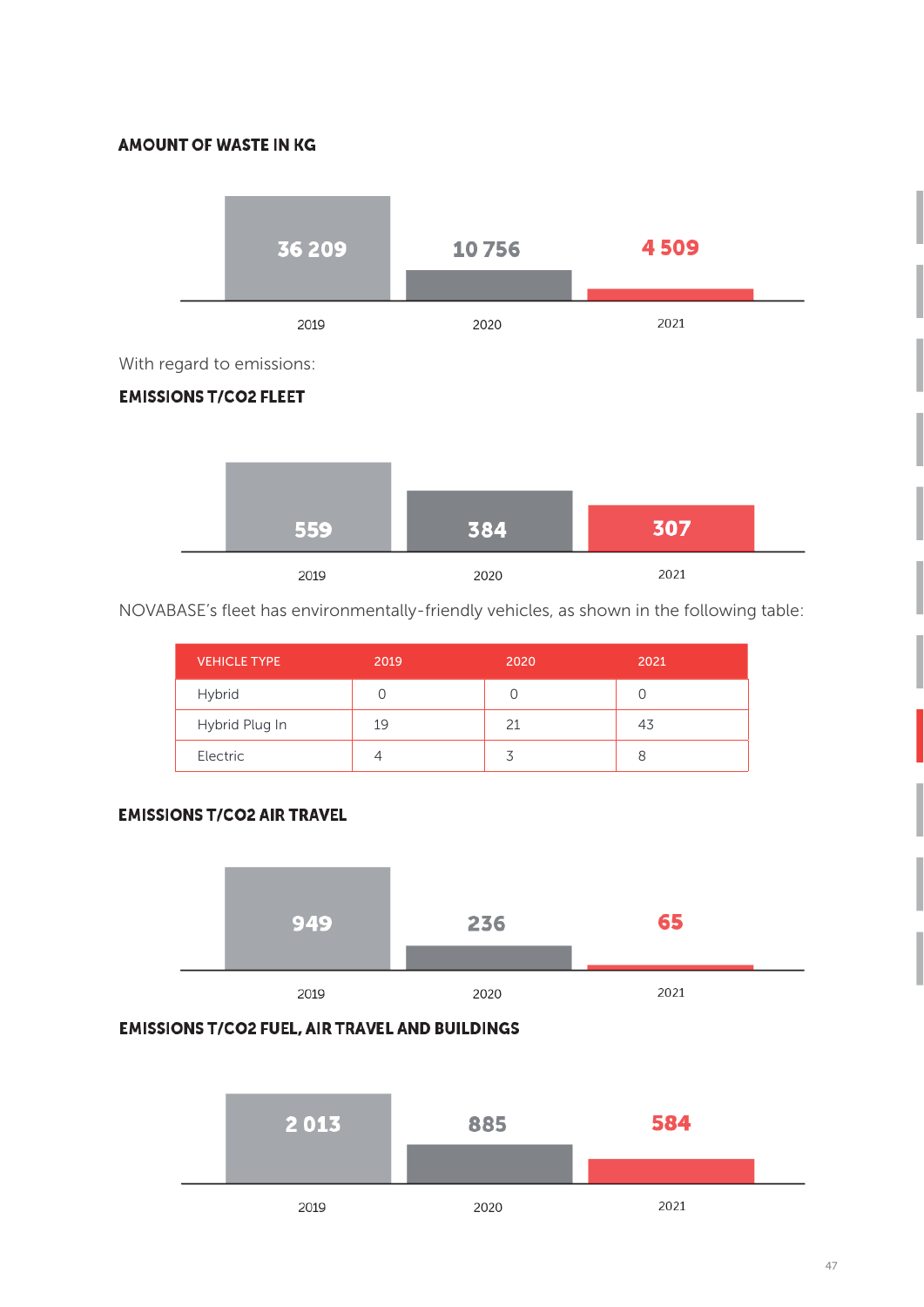In addition to measures already known (e.g. remote meetings, video calls, the existence of offices in other regions), other measures to offset these emissions are being analysed.

In 2020/2021, NOVABASE was part of the "A Tree for the Forest" reforestation campaign (Quercus/CTT). The amounts received for the recovery of toners and ink cartridges sent for recycling were used for the acquisition of kits with native trees and/or shrubs, which will be planted in spring in protected zones or areas affected by fire.

#### **ii. Social and Fiscal**

NOVABASE has implemented a number of measures aimed at well-being and a balance between the professional, family and personal lives of its employees. Some noteworthy measures include: Online fitness classes, webinars on the topic of mental health, preventive eye care, campaign to quit smoking, osteopathy appointments, psychology appointments to help those in need (with guaranteed anonymity).

NOVABASE implemented the "Second Life" program for equipment at the end of its professional life, allowing NOVABASE Group employees to use this equipment at home. 70 pieces of equipment were sold in 2021.

In 2021, NOVABASE developed and participated in several welfare initiatives, including the following:

• Almada-Seixal Health Centre Group, the Seixal Municipality "Via Verde Saúde" (VVS) service for users without a family physician:

- 7 laptops:
- 6 monitors.

• Celfocus

- "Zero Waste Policy": meaning that any material sent or given to the people of Celfocus should have a utility and useful life beyond the time denoted. Being useful and reusable is a matter of principle.
- Volunteer program: allowing everyone to take one work day to volunteer at an institution of their choice.

The results of the initiatives carried out in 2021 were:

- Volunteer Day 91 hours of volunteering by 16 employees.
- Donation of technology equipment:
	- Student Keep  $-7$  computers  $+7$  monitors
	- 12 Workstations monitors + computers
- Collection and donation of non-food items:
	- Portuguese Refugee Council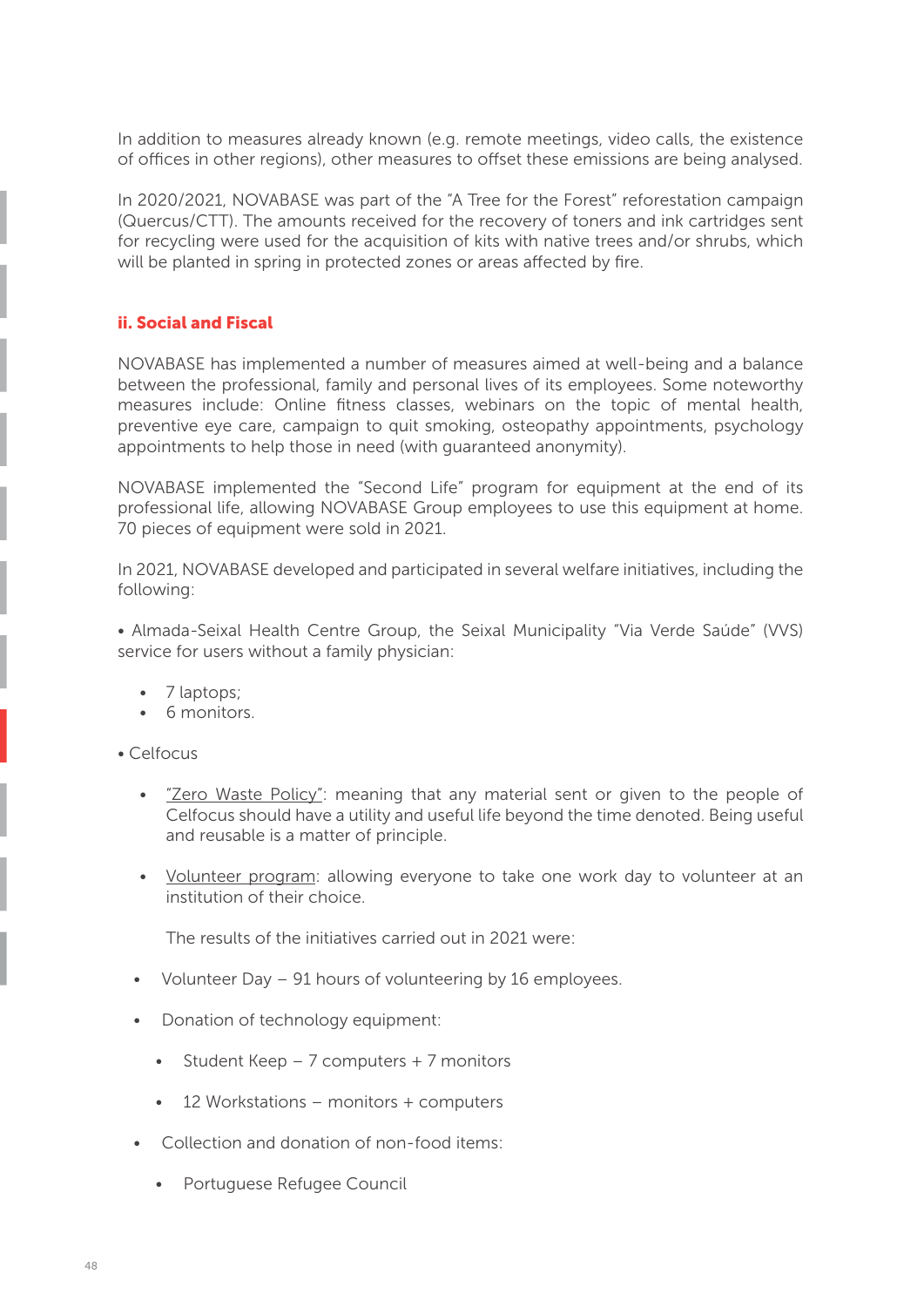- Senhora da Conceição Parish Church
- Angels Animal Shelter
- Society of Saint Vincent de Paul (SSVP) volunteer organization Senhora da Hora.
- Neotalent
	- Donation to Banco do Bebé Neotalent supported this association by donating articles of clothing and toiletries needed for the layettes of newborns, who are often born without essential fundamental items for their first months of life. Banco do Bebé, headquartered at the Alfredo da Costa maternity ward, also needed technology equipment (such as cell phones to install apps which could be used via wireless), allowing contact between mothers and their families.

In total, the following were donated:

- 50 articles of clothing
- 50 toiletry articles
- 8 packages of infant formula
- 6 baby bottle sterilizers
- 1 breast pump
- 1 wireless landline phone
- 6 cell phones
- Donation to Just a Change through the Association of Professional Spanish Women in Lisbon (AMPEL), presided over by a Neotalent employee, Neotalent sponsored a drawing in the benefit raffle. This initiative raised funds for a non-profit organization as part of AMPEL's Solidarity Christmas Dinner. Neotalent donated a pack of "Odisseias" experiences which, together with other raffle items, helped to raise  $\epsilon$ 1,600 (one thousand, six hundred euros) for the Just a Change association, which is dedicated to rehabilitating the homes of needy people and families in Portugal, thanks to the mobilization of volunteers from various countries.

#### **iii. Employees and Gender Equality and Non-Discrimination**

Council of Ministers Resolution no. 19/2012 of 08 March 2012 requires the mandatory adoption of an equality plan by all entities in the state corporate sector, with a view to achieving equal treatment and equal opportunities between men and women, eliminating discrimination and reconciling personal, family and professional life.

This obligation was extended to listed companies through Law no. 62/2017 of 1 August, which passed the scheme for equal representation between men and women in the managing and supervisory boards of entities from the corporate public sector and listed companies. Article 7 of this law establishes the obligation to prepare annual equality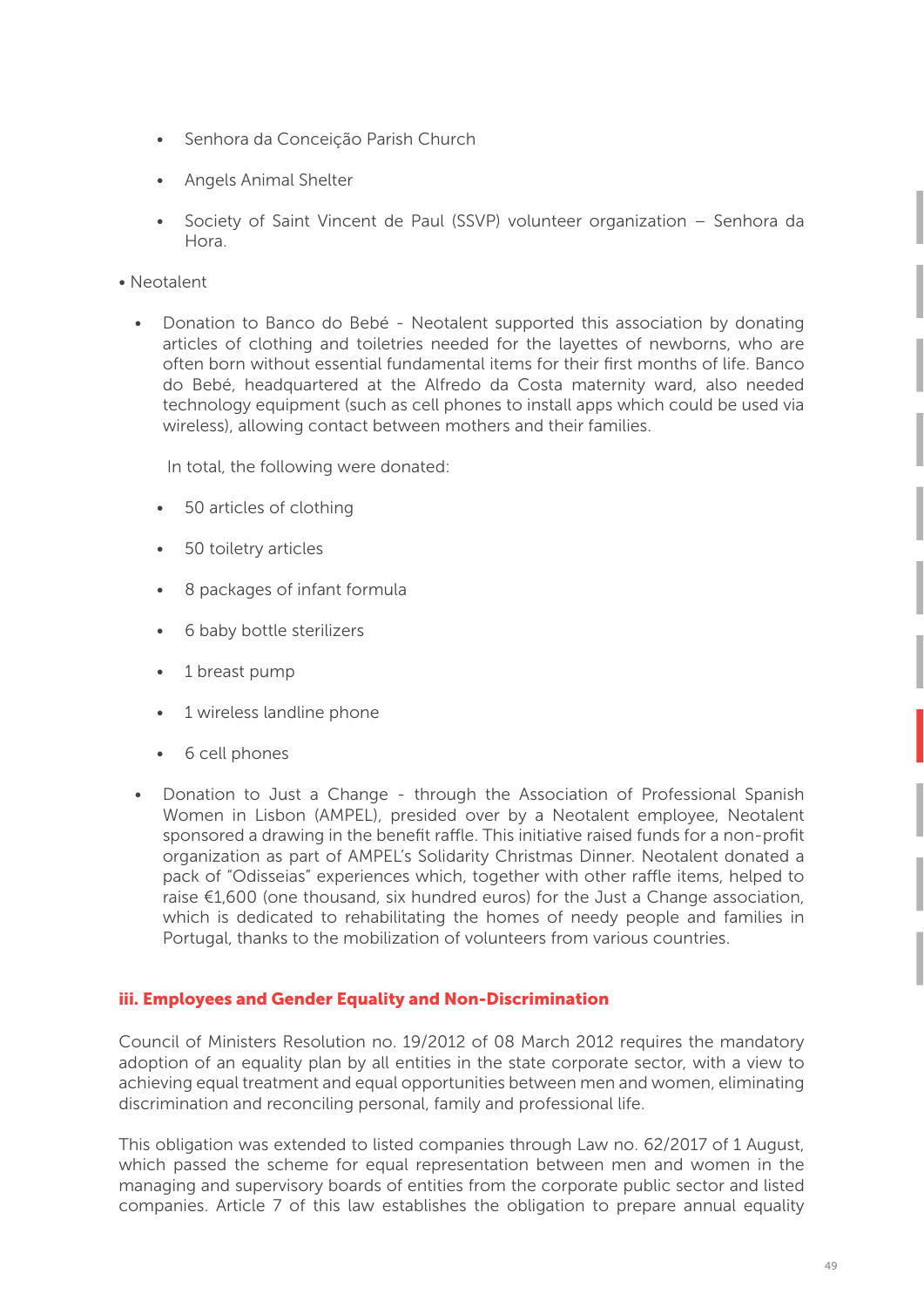plans "aimed at effectively achieving equal treatment and equal opportunities between men and women, eliminating gender discrimination and reconciling personal, family and professional life".

In this context, on 15 September 2021, NOVABASE presented a new version of its Gender Equality and Diversity Plan with measures and practices for the years 2021/2022, including the following:

- Continued use and promotion of inclusive language both inside and outside the company;
- Give-away of book "O Longo Caminho para a Igualdade ("The Long Way To Equality") to new employees in onboarding kit;
- Communication and awareness activities;
- Consolidation of partnership with Valor T (employment agency for disabled persons);
- Sharing and dissemination of mentoring programs, namely the PWN program.

The key indicator is the proportion of men and women vis-à-vis all employees, which should tend to be balanced. In 2021, this indicator had a proportion of 69% men and 31% women, slightly different from 2020 when the proportion was 68% men and 32% women.

At NOVABASE, we believe in equal opportunities and mutual respect regardless of ethnicity, gender, religion, beliefs, social background or sexual orientation. These differences tend to enhance the quality of decision-making processes through multiple perspectives, greater intellectual and cultural richness and a better representation of reality and of those involved.

For this reason, we also believe that diversity in our corporate boards helps to improve NOVABASE's performance and competitiveness. As such, we are committed to the following policy:

- Compliance with Law no. 62/2017 of 01 August, since gender diversity provides different management styles and complementary approaches;
- With regard to age, there must be a balance between experience and maturity and the youth and energy needed for the fast-paced innovation of our highly dynamic sector (information technologies);
- With regard to qualifications and education, in addition to areas associated with technology, various other areas of knowledge must also be represented, in view of the mounting importance of multidisciplinarity in team performance.

NOVABASE will monitor this policy's implementation, in accordance with its corporate governance model, and will review it whenever deemed appropriate.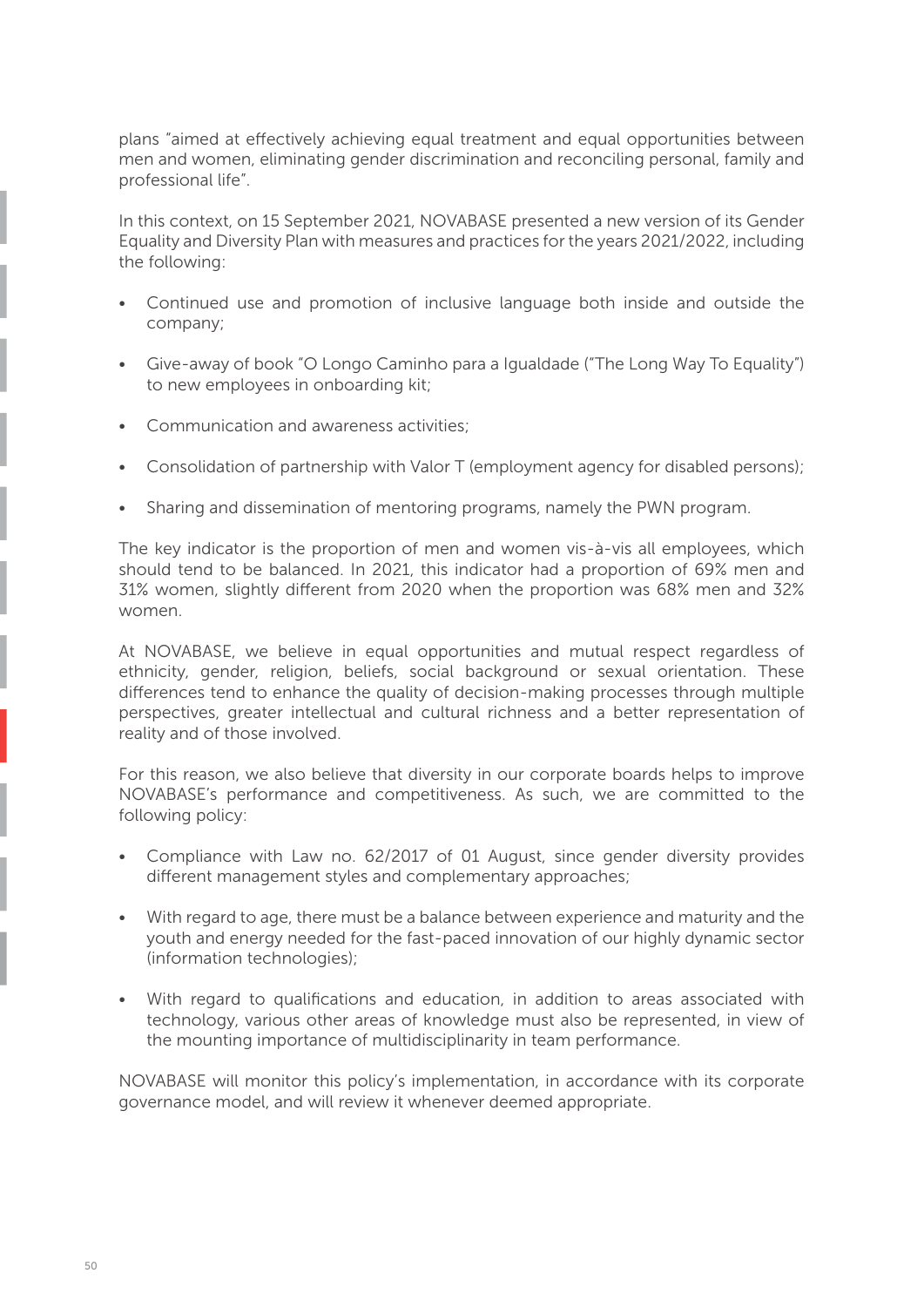#### **iv. Human Rights**

NOVABASE ensures and has specific principles related to (i) respecting human rights (ii) collective bargaining, and (iii) guaranteed non-existence of child and forced/ mandatory labour. It has a Code of Conduct, which was reviewed and approved by the Board of Directors in 2021, to solidify these principles. This Code lays out the principles and rules governing NOVABASE's relationships with its stakeholders, in the broadest sense. They represent a commitment to NOVABASE's customers and partners, but also a commitment by and to its employees in terms of how they relate with the company and among themselves. It covers a range of topics from integrity, transparency, respect, health and safety, the use of information, intellectual property, the use of resources, social and environmental responsibility, managing conflicts of interest, corruption and bribery, including various aspects such as legal compliance, best environmental and labour practices, including human rights, and applying these principles in third-party procurement. The Code of Conduct is available at the website's institutional area and on the Intranet. Our ethical concerns also extend to our suppliers and partners. The principles and rules described in NOVABASE's Code of Conduct must be strictly followed by any partner or supplier working with NOVABASE, and incorporated into their day-to-day routines. In its contractual agreements with suppliers, NOVABASE includes a commitment to adhere to NOVABASE's Code of Conduct.

#### **v. Anti-Corruption and Attempted Bribery**

NOVABASE has adopted a whistleblowing system for reporting irregularities (known as "SPI") that may occur within the Group. Any report of irregularities made through the SPI is directed to a member of the Audit Board specifically designated for this purpose. Additional information on reporting irregularities through NOVABASE's SPI can be found in Part I, Letter B., Section II. "WHISTLEBLOWING" of the 2021 Corporate Governance Report.

Also in 2021, Law no. 93/2021 of 20 December was published establishing the general scheme for protecting whistleblowers, transposing Directive (EU) 2019/1937 of the European Parliament and of the Council of 23 October 2019 into the Portuguese legal system. Given that this law will enter into force 180 days after the publication of the legal instrument, NOVABASE is currently weighing up amendments made regarding the protection of whistleblowers, in order to adapt its current SPI to comply with the new legal requirements.

Council of Ministers Resolution no. 37/2021 of 6 April passed the 2020-2024 National Anti-Corruption Strategy, which calls all sectors, including the private corporate sector, to be part of a joint anti-corruption effort primarily focused on the prevention of corruptive phenomena.

NOVABASE, fully aware of these risks, albeit potential, sought to identify them through the Prevention Plan for the Risks of Corruption and Related Offences in the specific ecosystem to which NOVABASE belongs and address them, thereby ensuring that our corporate culture is rooted in the fundamental values of legality, uprightness, trust and ethics. NOVABASE approved the Plan in December 2021 and published it at its website.